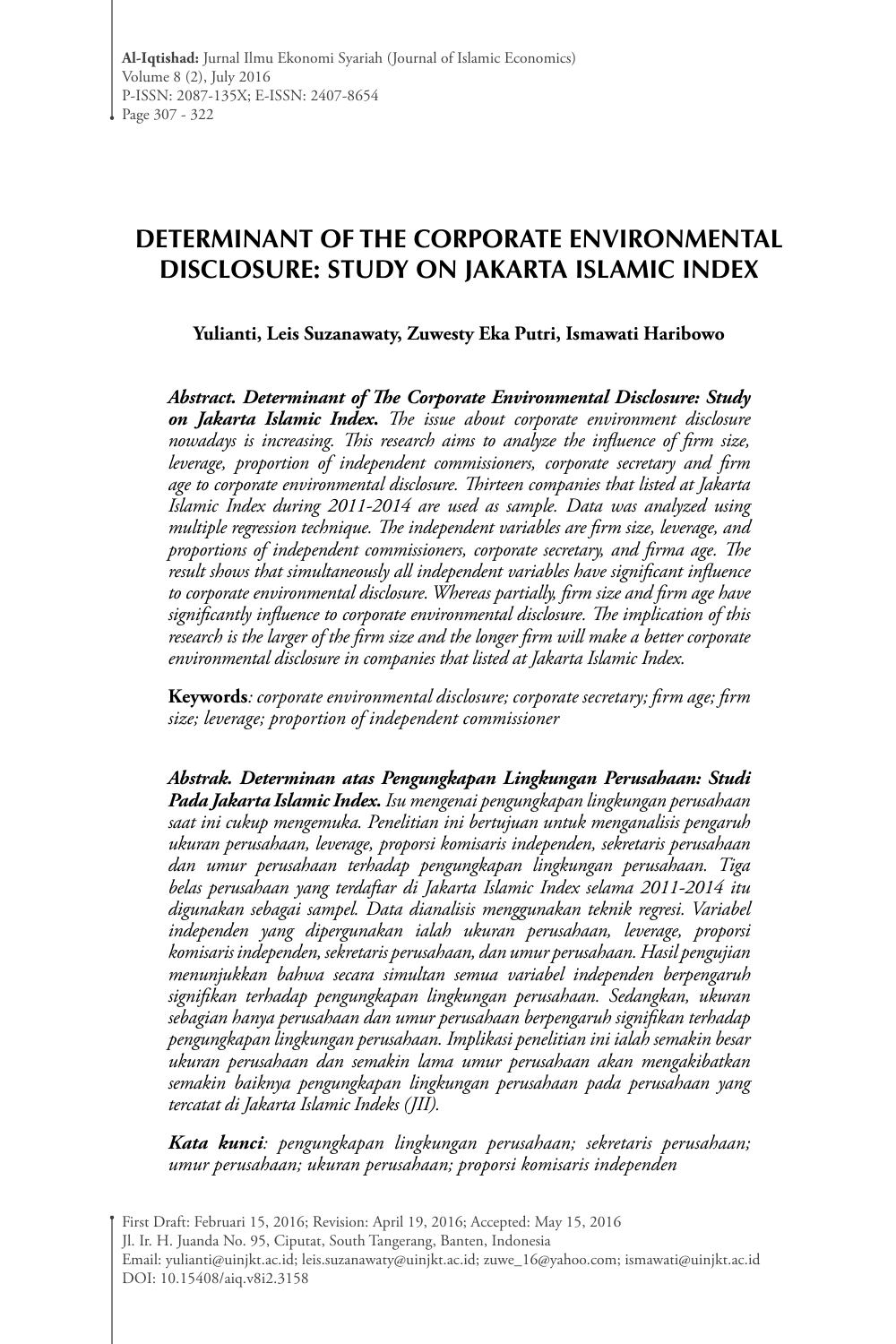### **Introduction**

Nowadays there is a variety of environmental damage as a result of human activities. On the beach on the Island of Bangka-Belitung, there was contamination of seawater and open waters; the land becomes barren, coastal erosion and sea damage. This was the result of unconventional tin mining activities (Ambadar, 2008). Another example is the conflict between PT. Freeport Indonesia with the people of Papua. Land use of indigenous lands, destruction and damage of the environment, the destruction of the economy, and disavowal of the existence of Amungme population is the harsh reality that must be accepted by the people of Papua due to the presence of mining operations of PT. Freeport Indonesia. Disaster of damage to the environment and other communities arising is the collapse of Wanagon Lake up to three times (June 20, 1998; March 20-21, 2000; May 4, 2000) due to the waste disposal in the enormous capacity and incompatible with the carrying capacity of environment (Rudito and Famiola, 2007). Another case is the case of hot mud in Sidoarjo caused by the negligence of PT Lapindo Brantas, the case of Oil and Natural Gas Mining Company, Unicoal (US company), the case of PT Kelian Equatorial Mining in the Dayak community, the case of Dayak tribes with the Australian-owned gold mining company (Aurora Gold), and the case of mercury pollution that threatens the lives of 1.8 million people of Central Kalimantan, which is the case of Dayak tribes vs "Minamata". Meanwhile, the petroleum industry also contributed to the pollution that occurred on the land and sea. There are at least 6,500 oil platforms located in the Gulf of Mexico and spread along the shore of the oil-producing countries. On the other hand, there are a plenty of oil pipes buried in the ground for the benefit of product distribution. All of this contributes to the increase of environmental risks as a result of the incident that caused the environmental disaster oil. The explosion in one of the oil platforms resulting in leakage of crude oils that polluting the Gulf of Mexico in 2010 (Eljayash et.al, 2012).

A variety of problems faced by the earth as described above make the saving the earth becoming increasingly important (Rahbar, 2011). In the perspective of Islam, this task becomes the responsibility of human beings as a vicegerent of Allah on earth (Abu Hola, 2009). Rehman and Dost (2013) stated that the problems faced by this earth, it is undeniable that it was also a result of the corporate activities (Rehman and Dost, 2013). Meanwhile, society's expectations to the company have changed over the last two decades. Complex business environment requires companies to balance the demands of various stakeholders and executives (Da Rosa, 2012). Stakeholders give strong pressure on companies to demonstrate responsibility towards the environment. Environmental disclosure issues became important for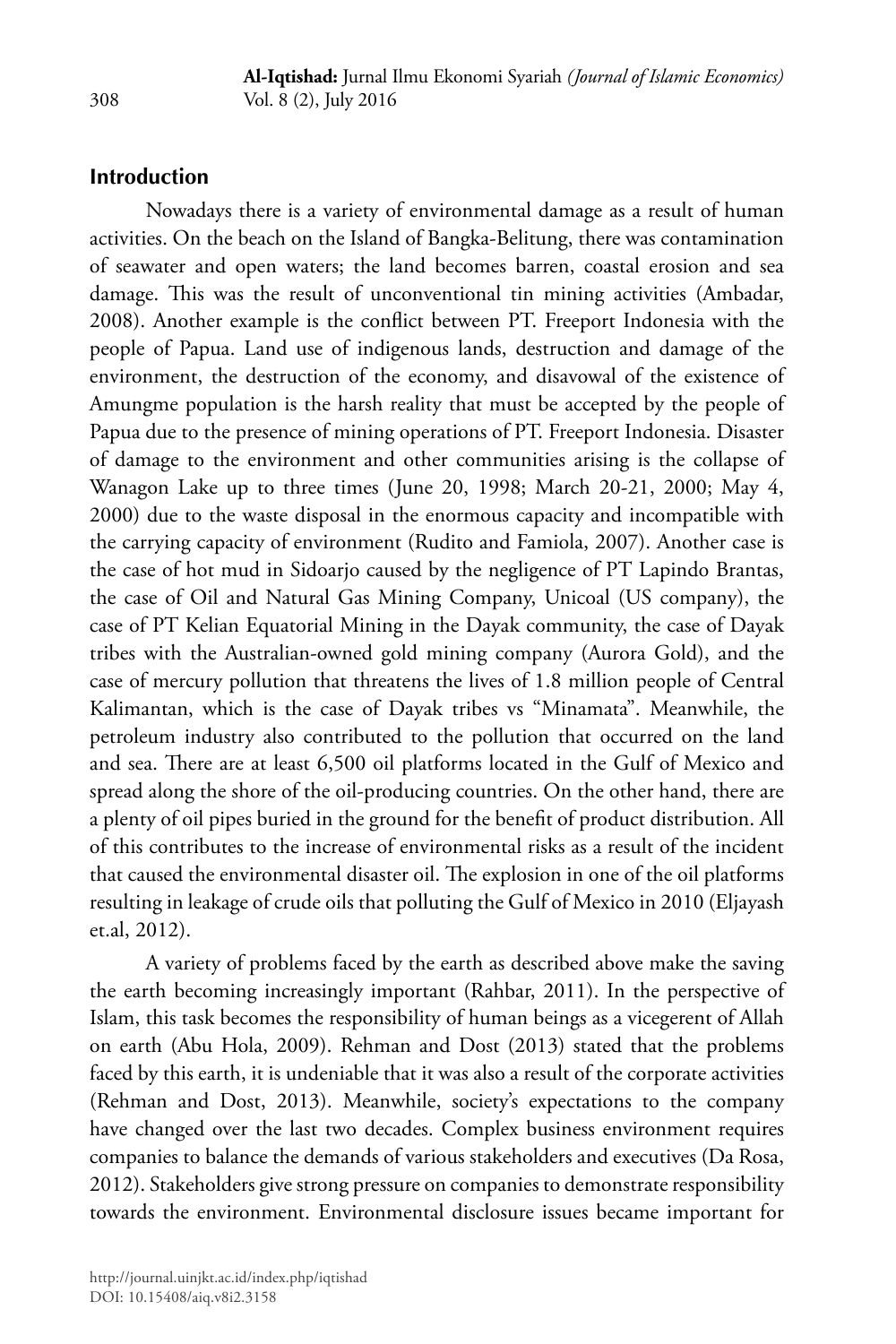investors, policy makers, and the general public (Juhmani, 2014). These conditions, in turn, would encourage companies perform environmental disclosure (Akrout and Othman, 2013; Galani et.al, 2011). In terms of quantity, the number has increased every year (Hossain et.al, 2016). Makori and Jangogo (2013) state that the increase in quantity has been encouraged by the awareness on the benefits from the existence of reporting on environmental issues.

Juhmani (2014) stated that companies that have the most active role in the economy, should not only pay attention to economic issues only, but also need to demonstrate social and environmental responsibility through internal and external reporting. Meng et.al (2011) stated that companies that demonstrate poor environmental performance would be facing political and social pressures that threaten their legitimacy. The Company is actively responding to pressure from the government and complies with government regulations to gain legitimacy.

Concern about the impact which caused by the business on communities has been encouraging scientific research in various fields (Rosa et.al, 2012). Research on the social and environmental accounting is widely promoted in 1970, then disappeared in 1980, and then came back starting in mid of 1990 (Battacharyya and Stanton, 2007). Various studies have been conducted to reveal the antecedents of corporate environmental disclosure, such as: profitability, leverage, family ownership, as well as the size, characteristics and performance of the company (Akrout and Othman, 2013; Elsakit and Worthington, 2014; Ali and Rizwan, 2013). This issue has become an important topic in studies conducted in various countries (Galani, et.al, 2011).

Hossain et.al (2006) stated that most research on corporate environmental disclosure, carried out in developed countries, such as European and United States countries. Instead, the research is still rare in developing countries, including Indonesia. The concept of environmental disclosure is not universally applicable concept in each country because of the different stages of economic development, enterprise awareness and attitudes towards corporate environmental disclosure. Research in Indonesia, especially on companies listed in the Jakarta Islamic Index is still very limited. Likewise, the type of industry, which became the research objects. In previous research, the industry that made as the research objects are mining, food, chemical, energy, transportation and pharmaceuticals. In addition to these objects, there are still companies in other areas that potentially cause pollution. Therefore, in this study, the research object was expanded by adding the agricultural (Dressage, 2004 in Almilia and Vitello 2007). In addition to the expansion of the research object and location differences, this research also revealed other antecedents that have not been tested empirically by previous research. The antecedent is the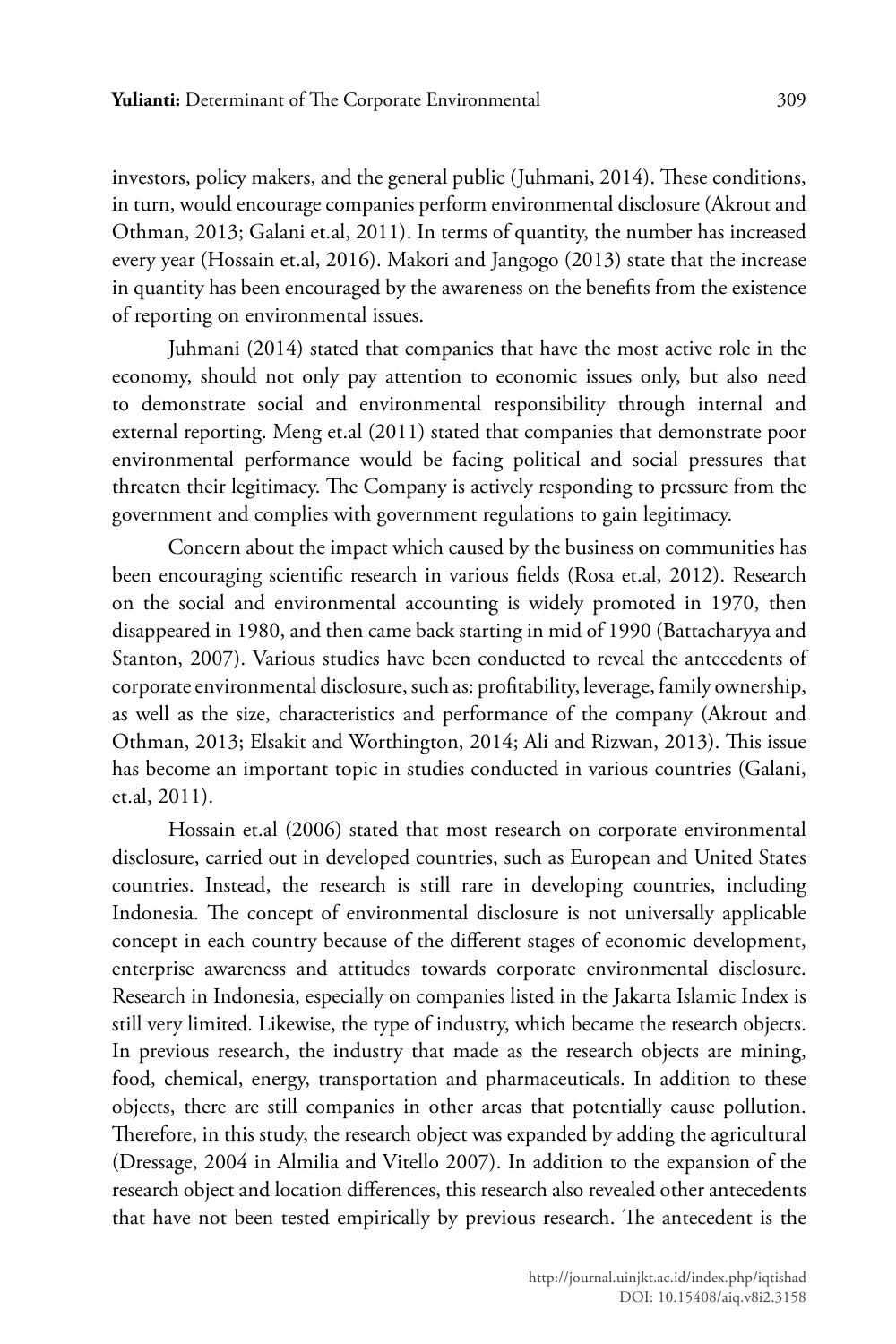corporate secretary. Surya and Yustiavanda (2008) stated that the existence of corporate secretary has an important role in environmental disclosure because it is the party whom holds the data and reports that are material nature.

## **Literature Review**

Agency theory is a theory that discusses about the problem of separation between ownership and management of the Company. It is what lies behind the emergence of good corporate governance. Jensen and Mecling (1976) defines an agency relationship as a contract between one or more person (the principal) who hired (agent) to perform services for the benefit of the principals in managing their wealth that involves granting rights to decision-making to the agent. In broad outline Jensen and Mecling (1976) describes two types of agency relationshipsthat is between managers and shareholders and between managers and lenders (bondholders).

Agency theory according to Jensen and Meckling (1976) has the assumption that both parties are equally want to maximize profits, so sometimes the agent is not doing its best in the interest of the principal. So that it could cause conflicts of interest between both parties. Efforts to solve the agency conflict would cause agency costs that would be borne either by the principal or agent. Jensen and Meckling (1976) divide the cost of agency into three, namely: (1) Monitoring costs, is costs borne by the principal to monitor the agent, which is to measure, observe and control the behavior of agents. For example audit fees, compensation cost for managers; (2) Bonding cost, is costs borne by the agents to determine and comply with mechanisms to ensure that the agent will act for the interest of the principal. Such as the costs incurred by the Manager to provide financial statements to shareholders; (3) Residual loss, is loss suffered by the owner due to irregularities on actions that escaped from surveillance such as excessive spending and unnecessarily from the agent. An understanding from such context that if that good corporate governance applied properly then the agency costs could be minimized so that profit which is a measure of financial performance would increase.

Stakeholder theory provides a framework for analysis of the relevant stakeholders in giving pressure for companies to conduct environmental disclosure. According to the stakeholder theory, environmental information disclosure is the result from the external pressure, especially from the government and community (Meng et.al, 2013).

Stakeholder theory concept emphasizes the importance of management to coordinate with all parties involved in the company. Management is required to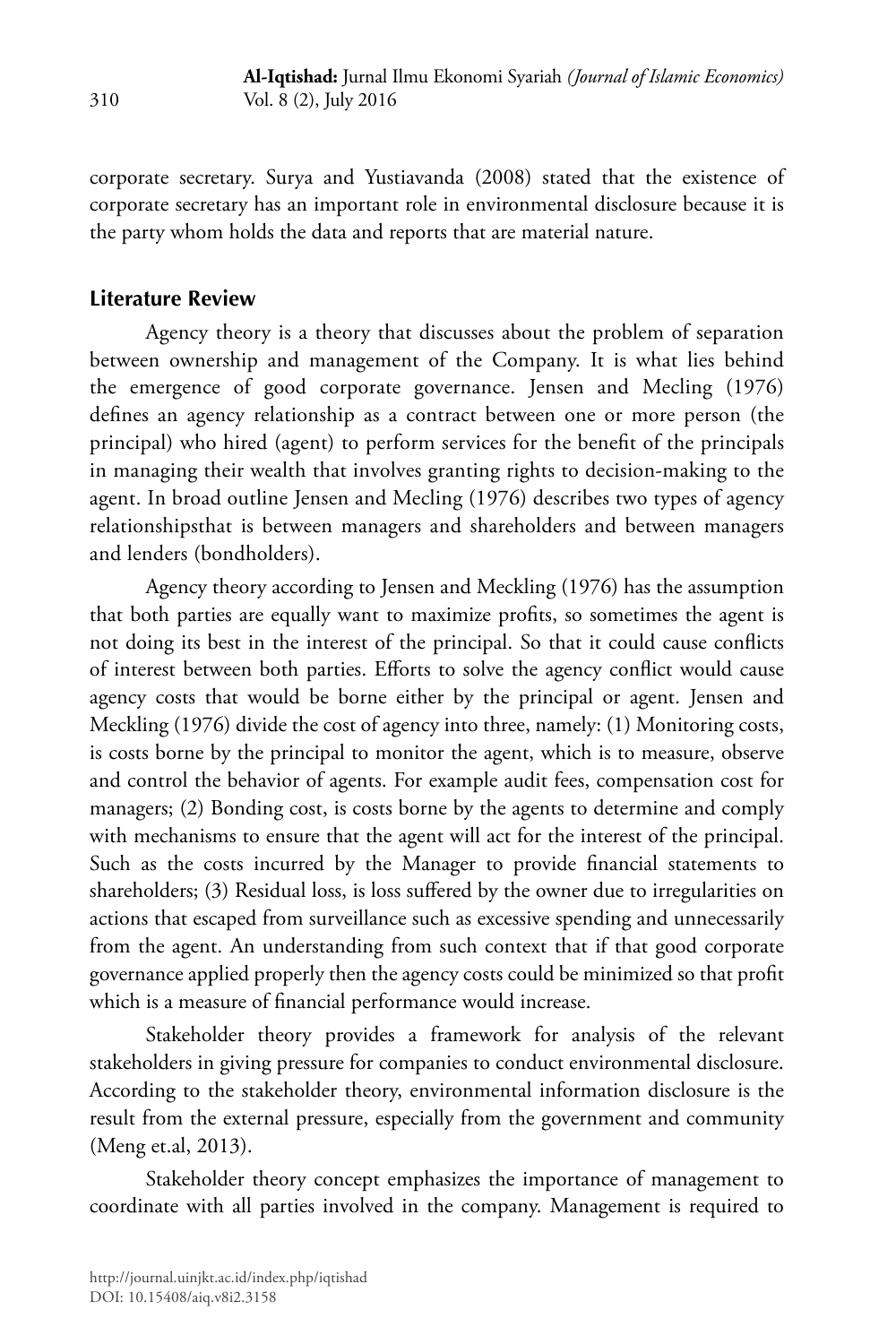perform balance of interests, whether between shareholders and stakeholders and inter stakeholders. This is to avoid any conflict of interest among them (Daniri, 2005).

Firm size may be expressed in total assets, sales and market capitalization. The greater the total assets, sales and market capitalization, the greater the firm size. These three variables are used to determine the firm size because it could represent how big the company. The greater the assets, the more capital are invested. The more sales, the more the velocity of money and the bigger the market capitalization, the greater it is known in the community. From these three variables, the value of assets is relatively more stable than the market value of capitalize and sales in measuring the firm size (Sudarmadji and Sularto, 2007).

Managers from the big companies realize the positive benefits from the environmental disclosure, while managers of small companies consider disclosure could jeopardize their position in competing (Rouf, 2011). According to the agency theory, social responsibility disclosure, including environmental disclosure, may reduce the political costs that could reduce corporate welfare. The political cost would be higher in line with the increase in the firm size (Hossain et.al, 2006). Hossain, et. Al (2006) stated that there is positive relationship between firm size and the level of environmental disclosure in the annual report, both in developed countries and developing countries. It is also disclosed by Qiu et.al. In his opinion, big companies listed on the exchange would be more revealing information about the environment with better quality.

Leverage used to describe the ability of companies to use the assets or funds that have a fixed load (fixed cost assets or funds) to increase earnings (return) to the company owners (Isaskar, 2012). In this research leverage proxied by using the debt to equity ratio (Juhmani, 2014). Board of Commissioners in charge of overseeing the policy and implementation of policies by the board of directors, and provide advice to the board of directors. Details of these tasks are usually described in the articles of association of the company. Policies that are a concern the Board of Commissioners are policies that important and strategic (Muntoro, 2006). From the perspective of the Agency Theory, the capabilities of the board of commissioners to perform effective monitoring is affected by the independence or impartiality in management. Various studies have shown the positive effect by placing the autonomous external director on the Board of Directors (Leong et.al, 2015). To encourage management of the company to be better and improving the protection for creditors, additional organs in the company urgently needed. According to the legitimacy theory, social existence of companies affected by the public reception where the company operates. Companies that operate much longer are more need a communication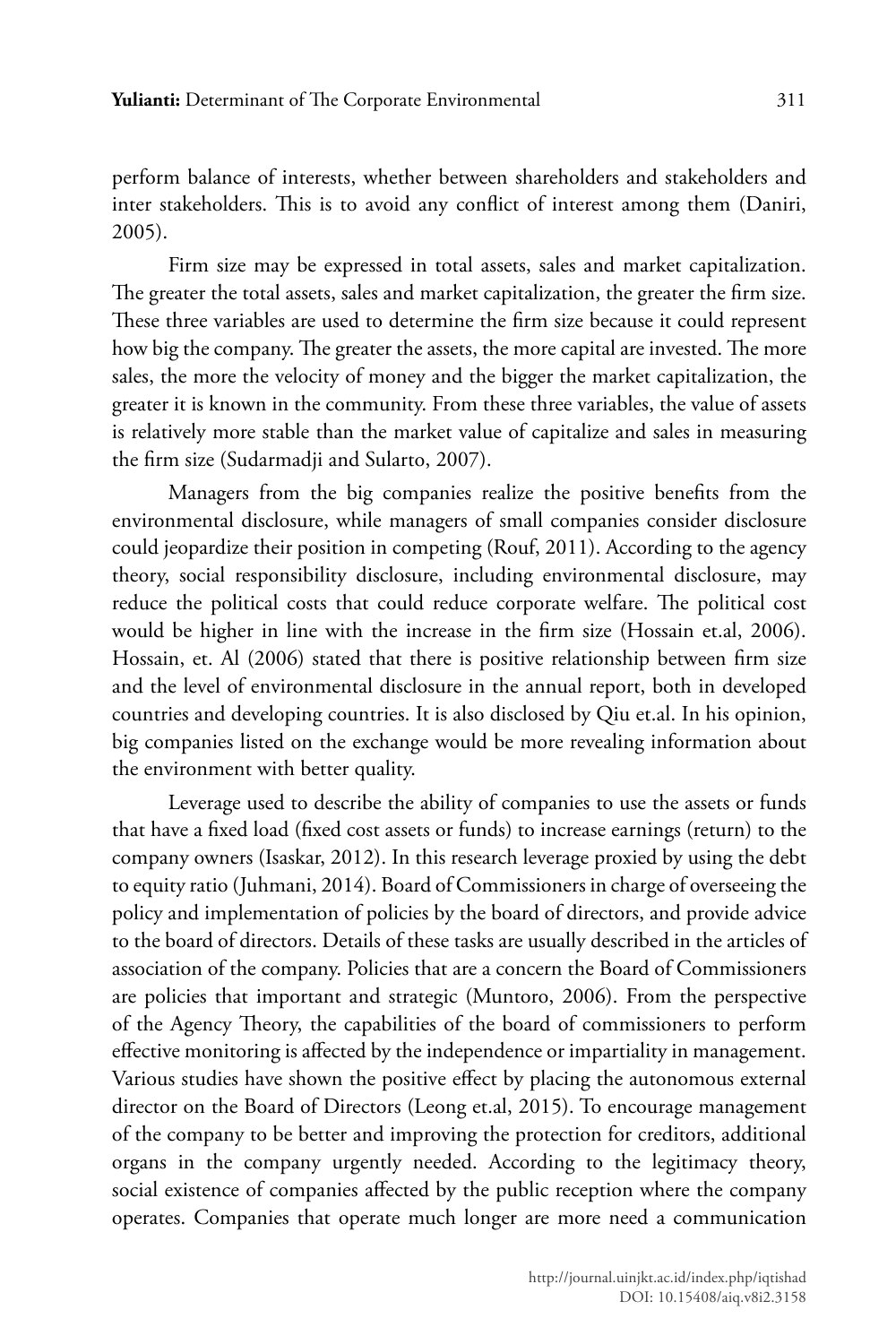with the outside community. Therefore the company would disclose social and environmental information (Juhmani, 2014). In this research using the proportion of independent commissioners with a total commissioners (Effendi et.al, 2012)

This profession of corporate secretary is different from the executive secretary profession who became the secretary of director, commissioner or other executives at the company. This difference is due to the corporate secretary should have access to material information that is relevant to the issue of disclosure (Surya and Yustiavanda, 2008). Based on these descriptions, researchers speculate that the corporate secretary has an influence on corporate environmental disclosure. In this research using the total of the days reporting as indicators of corporate secretary variable.

According to the legitimacy theory, social existence of companies is affected by the public reception where the company operates. Companies that operate much longer are more need a communication with the outside community. Therefore the company would disclose social and environmental information (Juhmani, 2014).

Environmental disclosure is part of the social reporting and non-financial nature (Makori and Jangongo, 2013). Environmental disclosure is a process of delivering the environmental impact caused by the company activities, and the settlement of these problems. Delivery of the report is a form of corporate accountability to the public, as well as is the method used to reveal the environmental responsibility to the stakeholders (Da Rosa, 2012). Disclosure of information about the environment is voluntary, and arranged through corporate policies (Rouf, 2011). A number of companies choose to publish environmental disclosure, while some choose not to disclose such information (Lyon and Maxwell, 2011). Environmental disclosure conducted by the company because of the need to present the company activities at all times through reports, websites, and other documents. Environmental disclosure shows the company commitment towards the environment (Stray, 2008).

Environmental disclosure is one of impression management, which is part of the social reporting. The Company may disclose information in a selective manner (Hossain et.al, 2006; Meng et.al, 2013). Therefore, the content of environmental disclosure varies from company with another company (Galani, et.al, 2011). This is influenced by the attitude changes that occur in society, economic and behavioral factors, such as corporate culture (Rouf, 2011). To determine the level of disclosure, are used unweight disclosure index. Unweight disclosure index is the ratio between items disclosed divided by the total item value that could be disclosed. In the calculation of this index, all items of information are considered equally important. Unweight environmental disclosure index assumes every item as a dichotomous variable by using the financial statements as a source of information, researchers (Hossain et.al, 2006).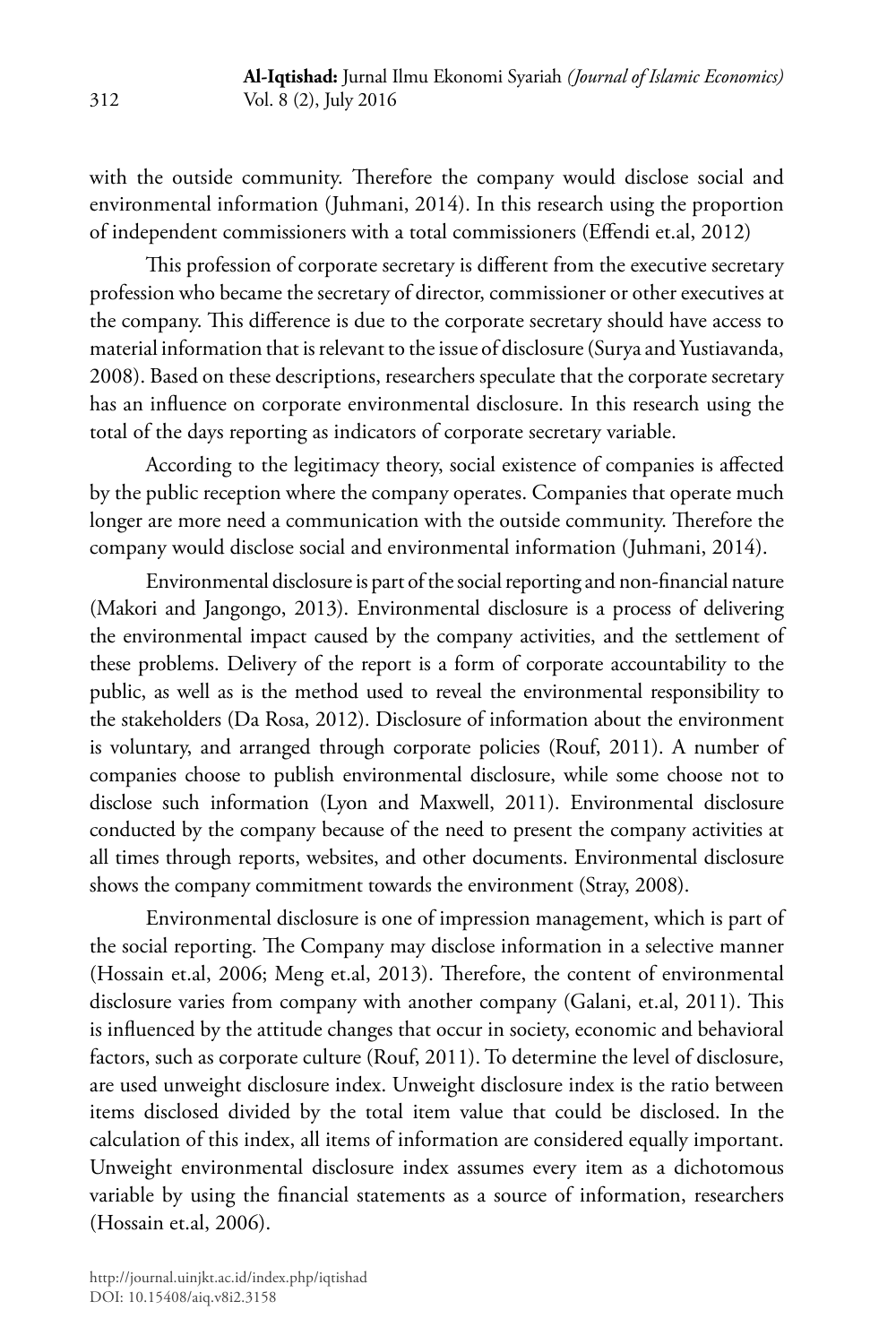Effendi et.al (2012) in his research on the influence of commissioners to the environmental disclosure in manufacture company which listing on the Stock Exchange in 2008-2011 with the research results that the commissioners size, proportion of Independent Commissioners, the commissioner president educational background could not be proven to have an influence on environmental disclosure. Commissioners are not affecting the environmental disclosure because the Board of Commissioners does not have any interest to the environmental disclosure. Control variables that influence are the size and leverage.

According to the research of Galani et.al (2012), the firm size that proxied by sales and profitability had an influence on corporate environmental disclosure. Meanwhile, according to Eljayash et.al (2012) environmental disclosure practices varies in different countries. Among the companies that were sampled, researchers found a significant gap. Akrout and Othman (2013) concluded that the ownership structure which proxied by family ownership has a negative influence. Firm size and profitability has a significant influence on the Corporate Environmental Disclosure. The research of Elsakit and Warthington (2014) concluded that the Environmental Disclosure is influenced by the Corporate Governance and company characteristics (profitability, ownership, firm size and listing on the stock exchange). And the research of Juhmani (2014) concluded that Leverage and audit firm size has an influence on environmental disclosure.

#### **Methods**

Research could be classified into quantitative and qualitative. Both have different characteristics and may be used either separately or simultaneously. This research is quantitative research. Quantitative research conducted to explain the causes of a change through objective measurement and quantitative analysis (statistical) (Wahyuni, 2011). This technique focused on the collection of numerical data and carry out generalization in the various groups or people to explain certain phenomena (Babbie, 2010).

Research could use secondary data or primary data. Primary data is data generated by researchers for the specific purpose to solve the problems encountered. Meanwhile secondary data is data that has been collected by other party. Secondary data collection conducted with the aim that could be different from the goal of researchers. Secondary data can be obtained easily and inexpensively. Secondary data can be obtained from internal sources and external sources. Internal secondary data sourced from within the company. While the external secondary data can be obtained from: government, syndication corporate, trade associations, and other sources (Malholtra, 2010).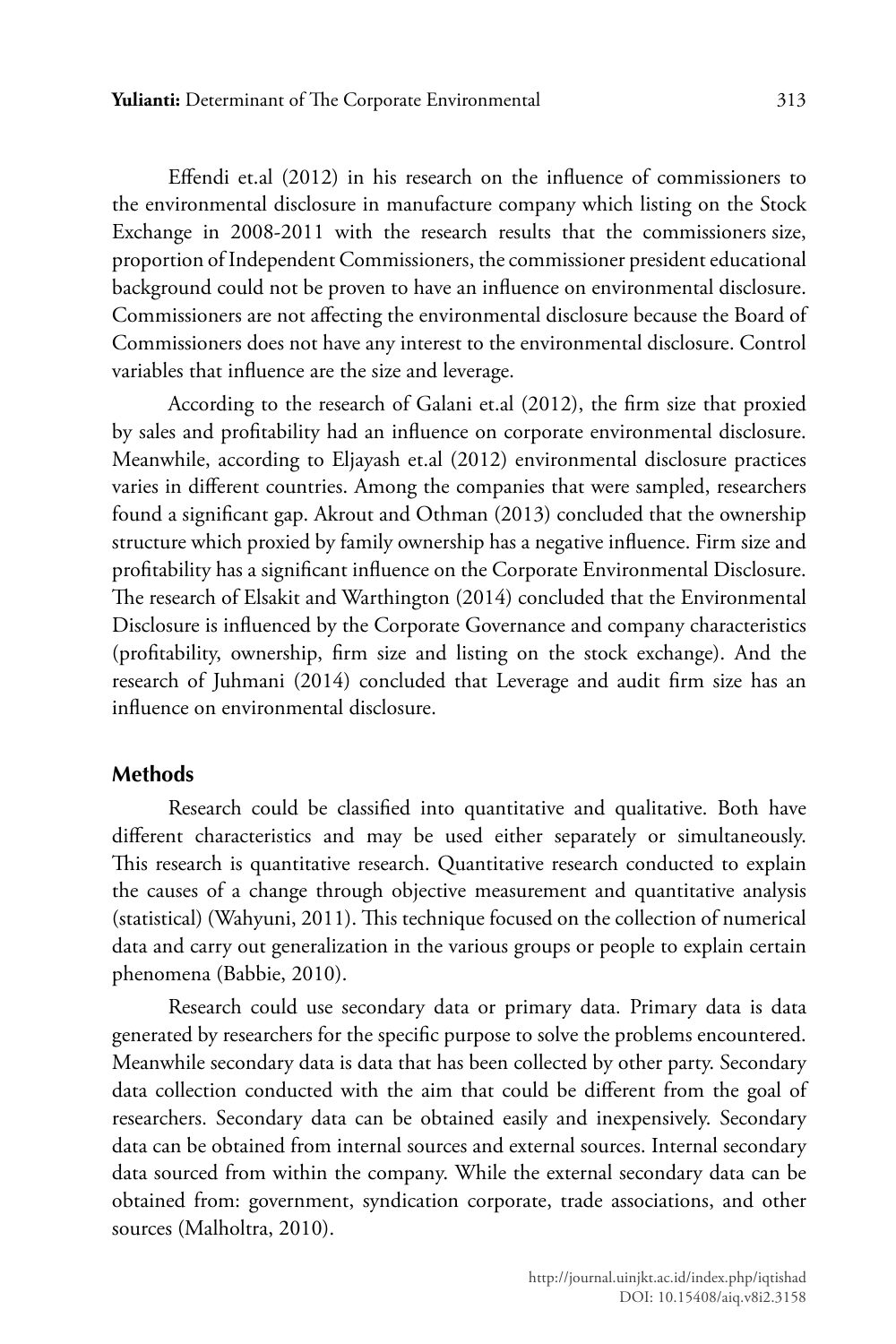This research use secondary data that sourced from Jakarta Islamic Index. Data used in the form of company documentation, such as financial statements. Data obtained from the Indonesia Stock Exchange, etc. Sample determination may be conducted with technique of probability or non-probability sampling. Probability sampling is a sampling technique in which all members of the population has a probability to be sample, or in other words, the probability to become members of the sample is not zero (nonzero probability). This research use judgment sampling where these criteria are companies engaged in the mining, food, chemical, energy, telecommunications, transportation real estate, pharmaceuticals and agriculture registered since 2011 until 2014.

Data, which obtained were analyzed using multiple regression techniques with classic assumption test and significance tests. Multiple regression technique is an extension of the simple regression. This technique is used to predict a metrics dependent variable by total independent variables (Zikmund et.al, 2010). In general, the regression equation could be written as follows (Levine et.al, 2005; Alhusin, 2003)

Y = α + β<sub>1</sub>X<sub>1</sub> + β<sub>2</sub>X<sub>2</sub> + β<sub>3</sub>X<sub>3</sub> + β<sub>4</sub>X<sub>4</sub> + β<sub>5</sub>X<sub>5</sub> + ε Where: Y : Corporate Environmental Disclosure X**1** : Firm Size X**2** : Leverage X**3** : Proportion of Independent Commissioners X**4** : Corporate Secretary X**5 :**Firm Age

# **Result and Discussion**

Normality test using the histogram and normal P-Plot resulted in the conclusion of normal data distribution. Whereas statistical tests using the Kolmogorov Smirnov Test obtained a significant value of 0.2000 so that the significant value >0.05, meaning that the data distribution is normal. In multicollinearity test obtained a VIF <10 and Tolerance >0.1. It can be concluded there are no symptoms of multicollinearity among variables. Autocorrelation test by using Durbin Watson test where the value  $d = 1.734$ . The value is in between the value of du and 4-du where the value of d-count is greater than  $(du)$  1.3512 and less than  $(4-du)$  2.2306 so it could be concluded that the data did not contain autocorrelation symptoms. Whereas the heterocedastisity test using a scatterplot graph could be concluded if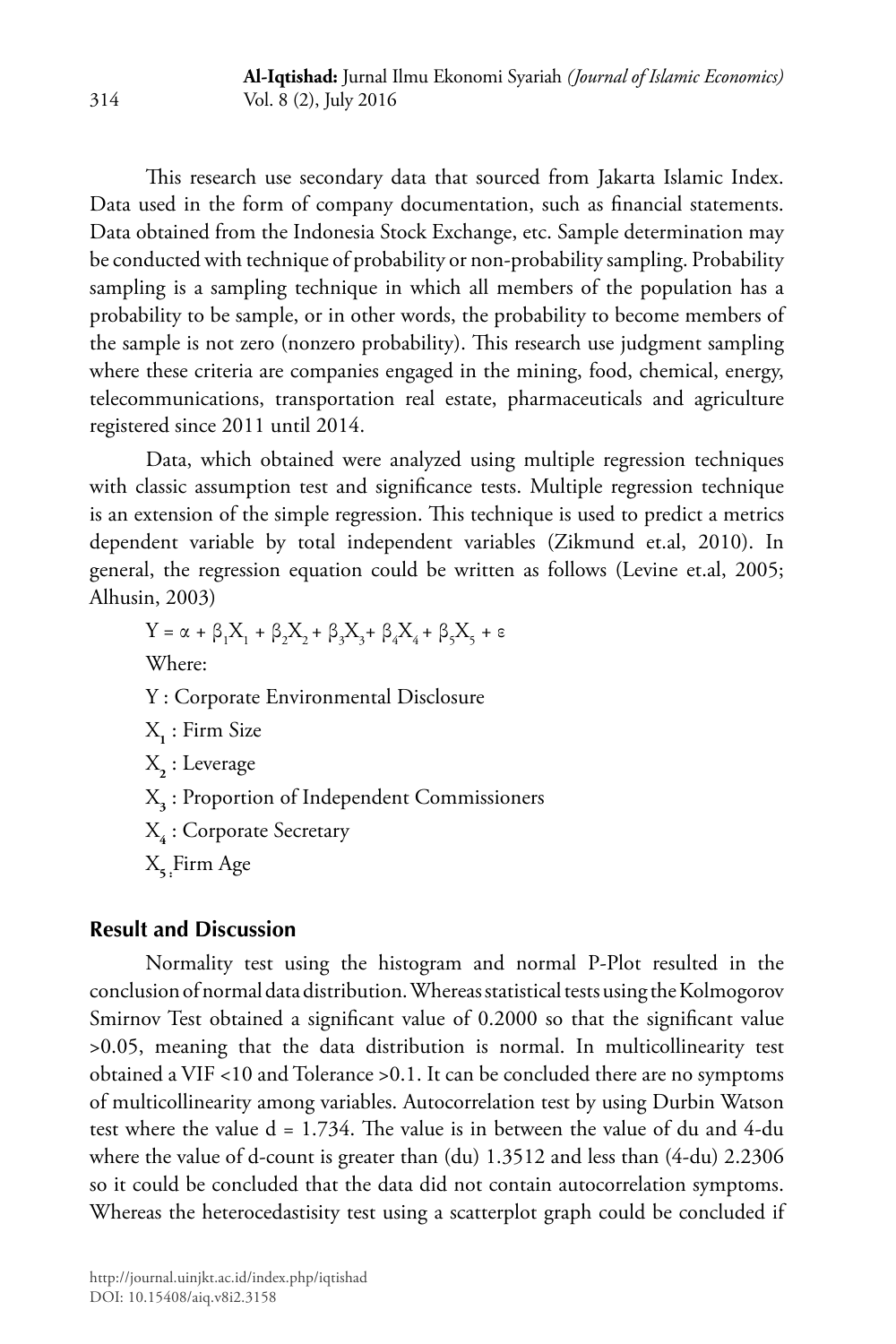no symptoms of heterocedastisity because in the scatterplot graph seen that the dots randomly spread and spread both above and below the number 0 on the Y-axis.

| rapic i Determination Coemerciit Resaits |                           |          |                             |                               |                   |  |  |
|------------------------------------------|---------------------------|----------|-----------------------------|-------------------------------|-------------------|--|--|
| Model Summary-b                          |                           |          |                             |                               |                   |  |  |
| Model                                    | R                         | R Square |                             | Std. Error of<br>the Estimate | Durbin-<br>Watson |  |  |
|                                          | .592 <sup>a</sup><br>.350 |          | .279                        | .27067                        | 1.734             |  |  |
| $\sim$ $\sim$ $\sim$                     | $\sim$ $-$                |          | $\sim$ $\sim$ $\sim$ $\sim$ |                               |                   |  |  |

Table 1 Determination Coefficient Results

a. Predictors: (Constant), Firm age, Proportion of Commissioners, Firm Size, leverage, corporate secretary

b. Dependent Variable: CED

Source: SPSS Output processed

In this research, testing of determination coefficient  $(R^2)$  was conducted to measure the independent variables namely variables Board of Commissioners meetings, corporate secretary in explaining the variation of dependent variables, corporate environmental disclosure. Determination coefficient test results can be seen in Table 1.

Table 1 showed that the value of R Square amounted to 0.350. This means that at 35% of the dependent variable or corporate environmental disclosure is influenced by independent variables are firm size, leverage, proportion of Independent Commissioners, corporate secretary and firm age while the remaining at 65% is explained by other factors that are not included in this research such as business culture, internet penetration, profitability, industry type, multinational company (Akrout and Othman, 2013), (Galani, 2011), (Hossain, et.al, 2006), (Elsakti and Worthington, 2014).

The hypothesis testing in this research was conducted by using multiple regression analysis models. According Ghozali (2013) multiple regressions is used to test the effect of more than one independent variable on one dependent variable. In this research, hypothesis testing was conducted by simultaneous significance test (F statistical test) and individual parameter significance test (t statistical test).

Simultaneous significance test (F statistical test) is conducted to test whether all the independent variables in the regression equation model have simultaneously effect on the dependent variable. Simultaneous significance test (F statistical test) was conducted at the significance level of 0.05. If the F probability value is greater than 0.05 then H0 is accepted and Ha rejected, otherwise if the F probability value smaller than 0.05 then H0 rejected and Ha accepted. Table 2 presents the results of simultaneous test (F statistical test).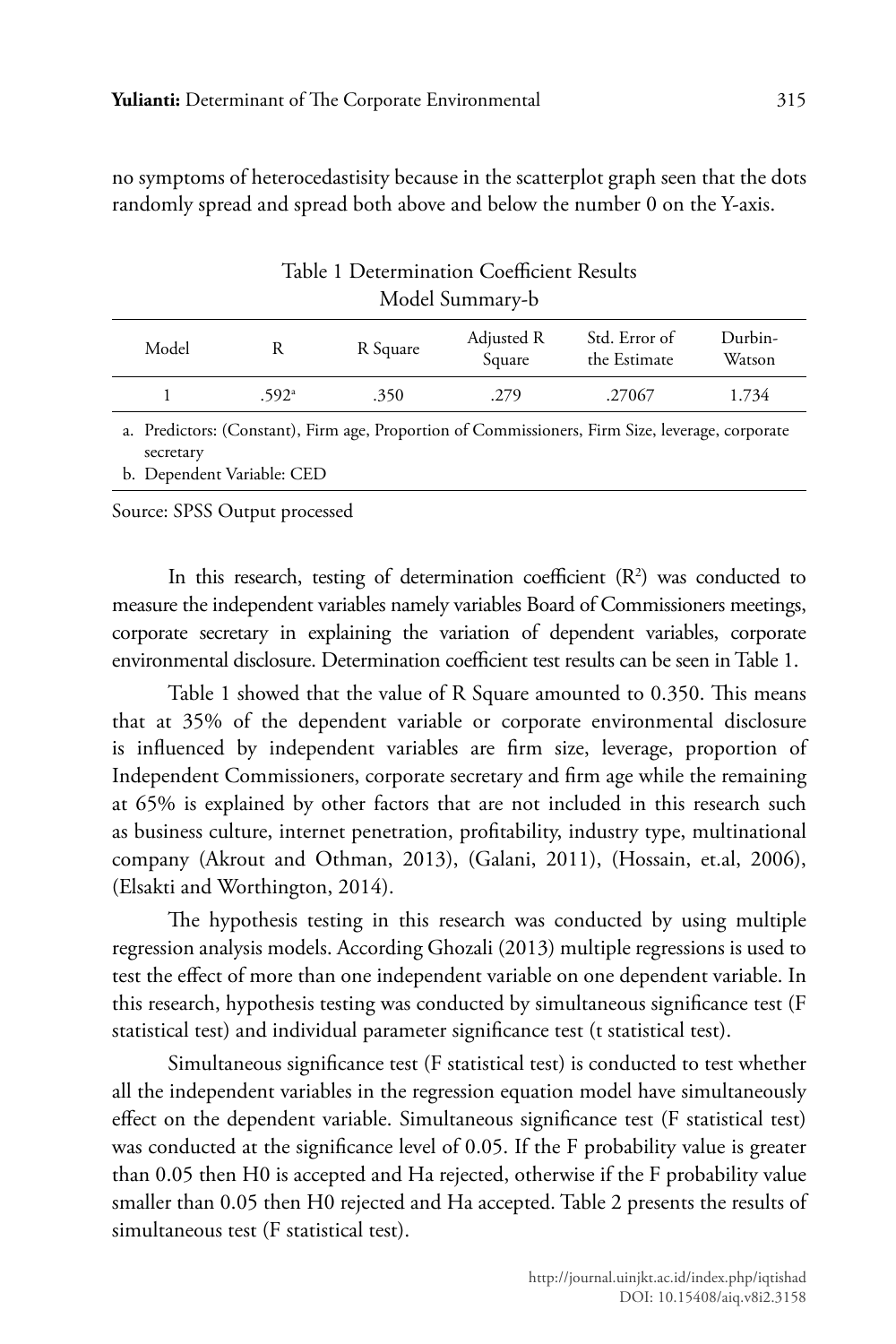|       |            |                   | ANOVA <sup>a</sup> |                |       |                   |
|-------|------------|-------------------|--------------------|----------------|-------|-------------------|
| Model |            | Sum of<br>Squares | df                 | Mean<br>Square | F     | Sig.              |
| 1     | Regression | 1.814             |                    | .363           | 4.951 | .001 <sup>b</sup> |
|       | Residual   | 3.370             | 46                 | .073           |       |                   |
|       | Total      | 5.184             | 51                 |                |       |                   |
|       |            |                   |                    |                |       |                   |

# Table 2 Simultaneous Tests

a. Dependent Variable: CED

b. Predictors: (Constant), Firm age, Proportion of Commissioners, Firm Size, leverage, corporate secretary

Source: SPSS Output processed

Based on Table 2 regarding the simultaneous test table (F statistical test) or ANOVA test showed that the value of F-count of 4.951 with a probability of 0.001. Because the probability of 0.001 smaller than 0.05, then this regression equation model could be concluded that all the independent variables namely firm age, Proportion of Commissioners, Firm Size, leverage, and corporate secretary have a simultaneously effect on the corporate environmental disclosure.

Partial testing or t test is used to show how far the influence of one independent variable individually in explaining the variation of dependent variable that tested at a significance level of 0.05. T test results shown in Table 3.

Based on the Table 3, showed that the coefficient of regression model has constant value amounted to -4.106. The constant of -4.106 indicates that if the independent variables constant then the average of corporate environmental disclosure amounted to -4.106. The variable firm size (size) has t-count positive at 4.257 with a significance level of 0.000. It showed that significance level is above 0.05. Then could be concluded that the firm size, which is proxies by sales, has an effect on the corporate environmental disclosure. The t test results for the leverage variable have t-count negative of -1.485 with a significance level of 0.144. It showed that the significance level is above 0.05. Therefore the leverage has no effect on the corporate environmental disclosure. The Proportion of Independent Commissioners have t-count negative of -0.772 with a significance level of 0.144. It showed that the significance level is above 0.05. Therefore the Proportion of Independent Commissioners has no effect on the corporate environmental disclosure.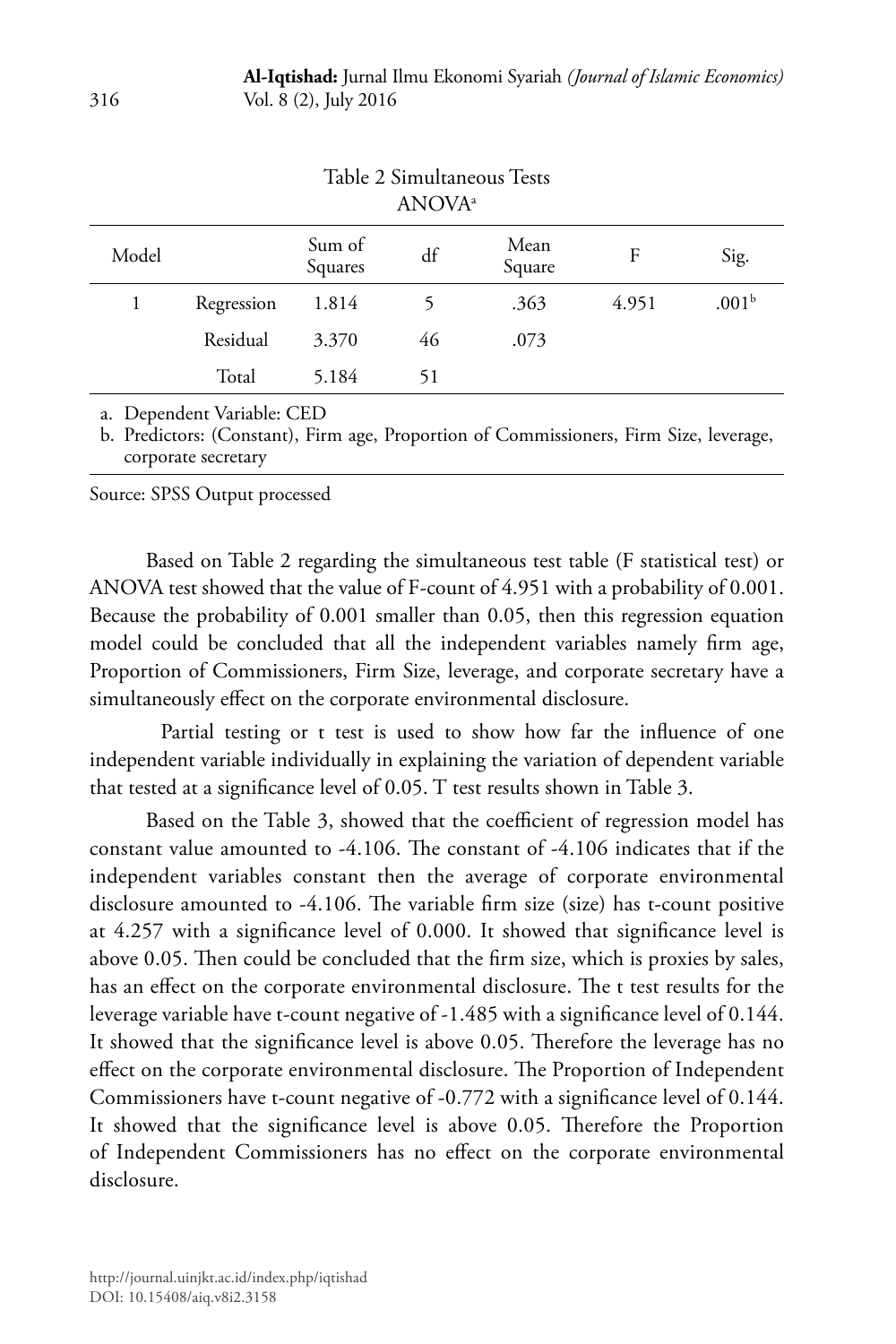| Coefficients <sup>a</sup>  |                                |            |                              |          |      |                                   |       |  |
|----------------------------|--------------------------------|------------|------------------------------|----------|------|-----------------------------------|-------|--|
| Model                      | Unstandardized<br>Coefficients |            | Standardized<br>Coefficients | t        | Sig. | Collinearity<br><b>Statistics</b> |       |  |
|                            | B                              | Std. Error | Beta                         |          |      | Tolerance                         | VIF   |  |
| (Constant)                 | $-4.106$                       | 1.173      |                              | $-3.501$ | .001 |                                   |       |  |
| Firm Size                  | .363                           | .085       | .562                         | 4.257    | .000 | .810                              | 1.235 |  |
| Leverage                   | $-.136$                        | .091       | $-.203$                      | -1.485   | .144 | .755                              | 1.325 |  |
| Commissioners              | $-.241$                        | .312       | $-.107$                      | $-.772$  | .444 | .736                              | 1.358 |  |
| Corp. Secretary            | .000                           | .003       | $-.006$                      | $-.042$  | .967 | .743                              | 1.346 |  |
| Firm Age                   | $-.003$                        | .001       | $-.255$                      | $-1.990$ | .053 | .863                              | 1.159 |  |
| a. Dependent Variable: CED |                                |            |                              |          |      |                                   |       |  |

# Table 3 t-Test Results

Source: SPSS Output processed

The corporate secretary have t-count negative of -0.042 with a significance level of 0.967. It showed that the significance level is above 0.05. Then could be concluded that the corporate secretary has no effect on the corporate environmental disclosure. The firm age have t-count negative of -1,990 with a significance level of 0.0537. It showed that the significance level is above 0.05. Then could be concluded that the firm age has no effect on the corporate environmental disclosure on the alpha 5%, but has an effect on the alpha of 10%. Based on Table 3, the model of multiple regression equation is as follows:

CED= -4,106+0.363 Size – 0,003 Firm age + ε

The above results explainable that the constant value of -4.106 with a negative value, which means that corporate environmental disclosure would be valued at -4.106 if each variable of firm size and firm age valued at 0. Regression coefficient value of firm size variable amounted to 0,363. This indicates that if every 1% increase in the firm size variable, with the assumption that other variables are fixed then it would increase the corporate environmental disclosure by 36.3%.

Regression coefficient value of firm age variable amounted to -0.003. This indicates that if every 1% increase in the firm age variable, with the assumption that other variables are fixed then it would decrease the corporate environmental disclosure by 0.3%. Based on the testing that was done, the results of this research showed that the variable of firm size (SIZE) which proxies by total sales have t-count amounted to 4.257 with a significance level of 0.000 is less than alpha of 0.05.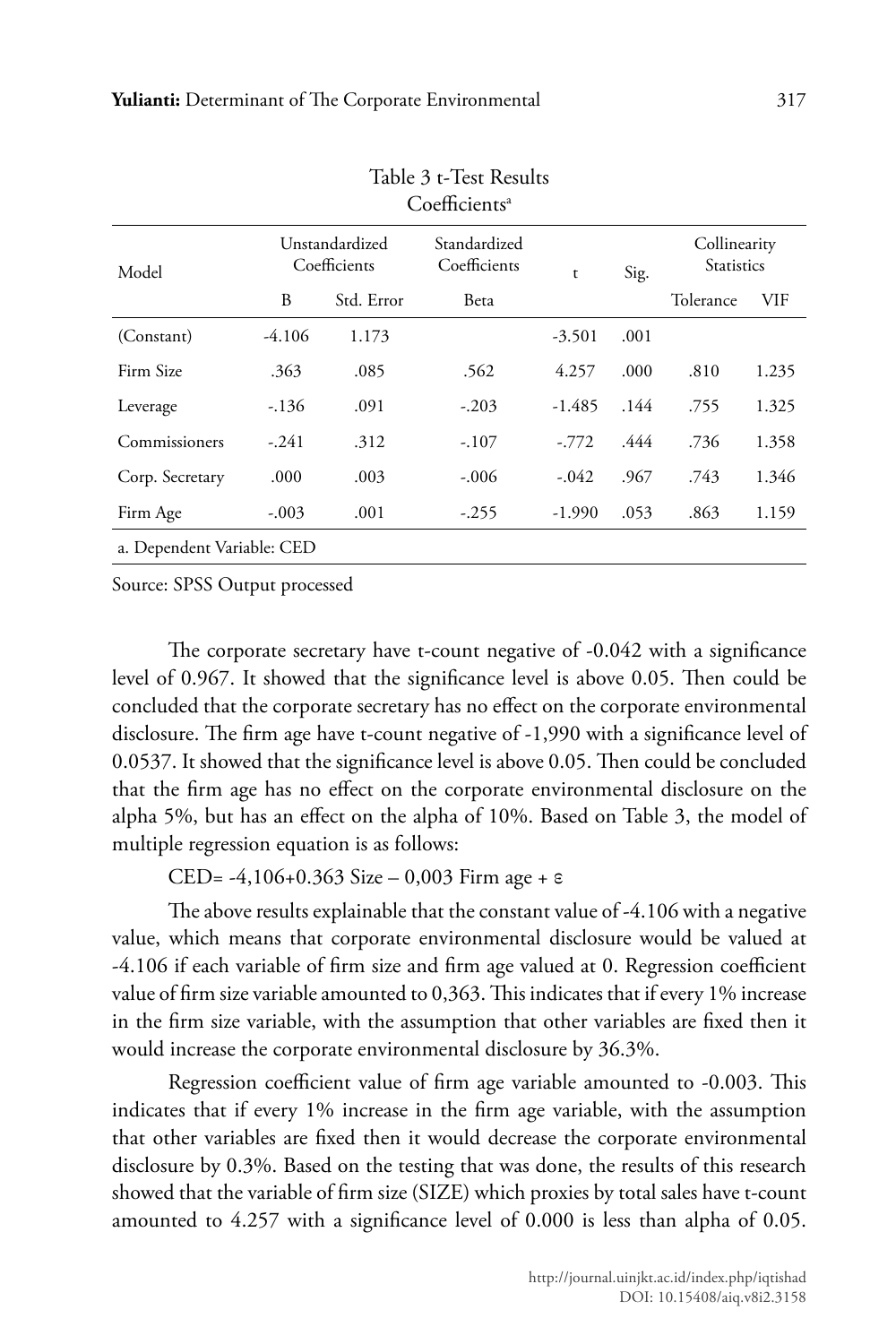Therefore the first hypothesis (H1) was accepted, meaning that the firm size have an effect on corporate environmental disclosure. Unstandardized beta coefficient value amounting to 0.363. It could be interpreted that firm size are big have an effect on corporate environmental disclosure

The tendency of big companies has more potential to disclose the environmental disclosure compared with small companies because: (1) the cost for information is very high, big companies have sufficient resources to undertake the cost of such information in the annual report, (2) the agency fee is higher for large companies because shareholders whose spread widely. More disclosure of company information would reduce the potential costs of agency (Walts & Zimmerman, 1983), (3) big companies are more likely to disclose information in the annual report with the aim of competitive cost advantage (Lang & Lundholm, 1993; Lobo & Zhou, 2001) in Galani et. al (2011). The results of this research are consistent with the results of research conducted by Akrouth and Othman (2013). Galani et.al (2011), Hossain, et. al (2006) Elsakti and Worthington (2014). This research is inconsistent with Juhmani (2014).

The research result showed that the leverage variable have t-count of -1.485 with a significance level of 0.144. It showed that the significance level is above 0.05. Therefore the second hypothesis (H2) was rejected, meaning that the leverage has no effect on corporate environmental disclosure. Companies that have high financial leverage would be more revealing information related to social and environmental when compared with companies that have a low financial leverage (Juhmani, 2014). It aims to attract investors. However another opinion stating that the companies that has a high leverage more likely close with infringement the agreement of existing debt and will be seen to have a high capital cost because many involve high-risk debt (Karim et.al, 2006) so that the high leverage level would be related to the reduction of environmental information disclosure (Cormier and Magnan, 1999). The result of this research is consistent with Meng.e.al (1999). The result of this research is not consistent with the research of Juhmani (2014), Akrouth and Othman (2013).

In proportion of independent commissioner variable, the result showed that t-count amounted to -0.772 with a significance level of 0.444. Therefore the third hypothesis (H3) was rejected, meaning that the proportion of independent commissioner has no effect on corporate environmental disclosure. The proportion of independent commissioner does not affect the disclosure of environmental disclosure because the commissioners did not have any interest towards environmental disclosure (Effendi et.al.). The result of this research is consistent with the result of research conducted by Effendi et.al. Based on the testing was conducted, this research result showed that the corporate secretary variable have t-count of -0.042 with a significance level of 0.967. Therefore the fourth hypothesis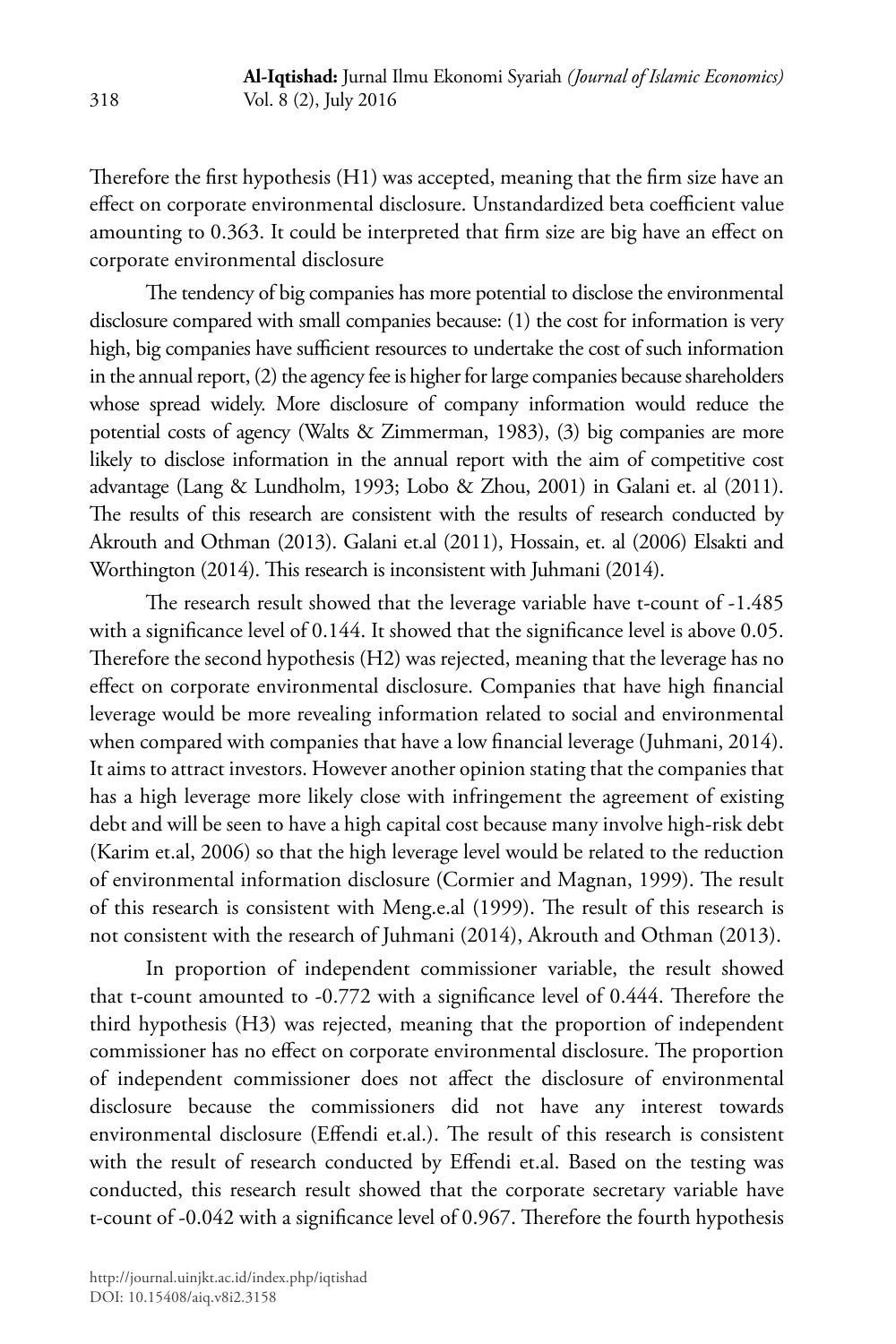(H4) was rejected, meaning that the corporate secretary has no effect on the corporate environmental disclosure. The result of this research is not consistent with Surya and Yustiavanda, (2008). Based on the testing was conducted, this research result showed that the firm age variable have t-count of -1.990 with a significance level of 0.053. . Therefore the fourth hypothesis (H4) was accepted at the alpha level of 10%, meaning that the firm age has an effect on corporate environmental disclosure. Beta value indicates -0.003. This may imply that the longer the firm age then the tendency to disclose the corporate environmental be decreased. The result of this research is not consistent with Juhmani (2014).

#### **Conclusions**

Based on the research analysis and discussion that has been presented in the previous chapters, the conclusions that obtained from this research are the firm size has an effect on the corporate environmental disclosure. The results of this research are consistent with the results of research conducted by Akrouth and Othman (2013). Galani et.al (2011), Hossain, et. al (2006) Elsakti and Worthington (2014). This research is not consistent with Juhmani (2014). Leverage Variable has no effect on the corporate environmental disclosure. The results of this research are consistent with Meng.e.al (1999). The results of this research are not consistent with the research of Juhmani (2014), Akrouth and Othman (2013). The proportion of independent commissioner has no effect on the corporate environmental disclosure. The results of this research are consistent with the results of research conducted by Effendi et al. Corporate secretary has no effect on the corporate environmental disclosure. The results of this research are inconsistent with Surya and Yustiavanda, (2008). Firm age has an effect on the corporate environmental disclosure. The results of this research are inconsistent with Juhmani (2014). The firm size, leverage, proportion of independent commissioner, corporate secretary and firm age are effect on the corporate environmental disclosure.

#### **References**

- Akrout, M.M & H.B. Othman. (2013). A Study of The Determinants of Corporate Environmental Disclosure in MENA Emerging Markets. *Journal of Review on Global Economics*. Vol. 2: 46-59.
- Alhusin, S. (2003). *Aplikasi Statistik Praktis dengan SPSS*. Jakarta: Graha Ilmu.
- Ali, W. & M. Rizwan. (2013). Factors Influencing Corporate and Environmental Disclosure Practice in The Developing Countries: An Institutional Perspective. *International Journal of Asian Social Science.* Vol. 3: 590 -609.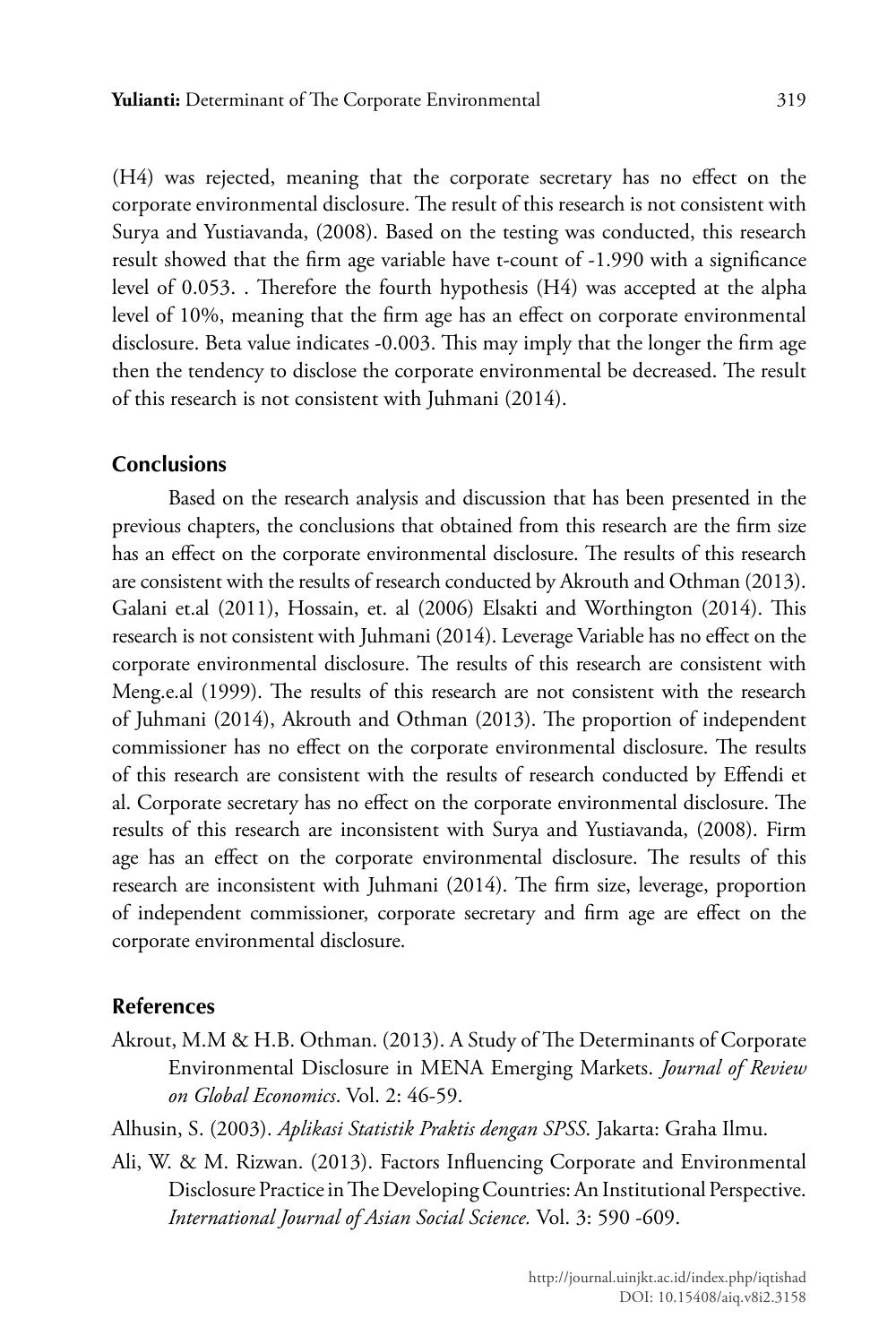- Almilia, L.S. & D. Wijayanto. (2007). Pengaruh Environmental Performance dan Environmental Disclosure terhadap Economic Performance. *The 1st Accounting Conference*, Depok, 7-9 November 2007
- Ambadar. J. (2008). *Corporate Responsibility dalam Praktik di Indonesia*. Jakarta: Elex Media Computindo.
- Ardi, M.S. & L. Sularto. (2007). Pengaruh Ukuran Perusahaan, Profitabilitas, Leverage, dan Tipe Kepemilikan Perusahaan terhadap Luas Voulntary Disclosure Laporan Keuangan Tahunan. *Proceeding PESAT (Psikologi, Ekonomi, Sastra, Arsitek dan Sipil)*. (2) , A53 - A61
- Battarcharyya, A & P. Stanton. (2007). Managerial Attitudes Toward Social and Environmental Accountability – Evidence from Indian Pharmaceutical and Biotech Industry. *Accounting, Auditing and Accountability Journal*. Vol 20 (3): 472-494.
- Daniri, M.A. (2005). *Good Corporate Governance: Konsep dan Penerapannya di Indonesia.* Jakarta: Ray Indonesia.
- Rodrigues. (2007). Issues in Corporate Social and Environmental Reporting Research: An Overview. *Issues in Social and Environmental Accounting.* Vol. 1 (1): 72-90.
- Da Rosa, F.S et.al. (2012). Environmental Disclosure Management: a Constructivist Case. *Management Decision.* Vol. 50 (6): 1117-1136
- Eljayash, K.M. et.al. (2012). The Quantity and Quality of Environmental Disclosure in Annual Reports of National Oil and Gas Companies in Middle East and North Africa. *International Journal of Economics and Finance*. Vol. 10: 201-2017.
- Elsakit, O.M & A.C. Worthington. (2014). The Impact of Corporate Characteristics and Corporate Governance on Corporate Social and Environmental Disclosure : A Literature Review. *International Journal of Business and Management.* Vol. 9: 1-16.
- Galani, D. et.al. (2011). The Relation between Firm Size and Environmental Disclosure. *International Conference on Applied Economics*: 179-186.
- Hair, J.H. et.al. (2010). *Multivariate Data Analysis A Global Perspective* 7<sup>th</sup> ed. New Jersey: Pearson.
- Jensen, M.C & W.H. Meckling. (1976). Theory of the Firm: Management Behavior, Agency Cost and Ownership Structure. *Journal of Finance Economic. Oktober*. Vol. 3: 305-360
- Juhmani, O. (2014). Determinants of Corporate Social and Environmental Disclosure on Website : The Case of Bahrain. *Universal Journal of Accounting and Finance*. Vol. 5: 77-86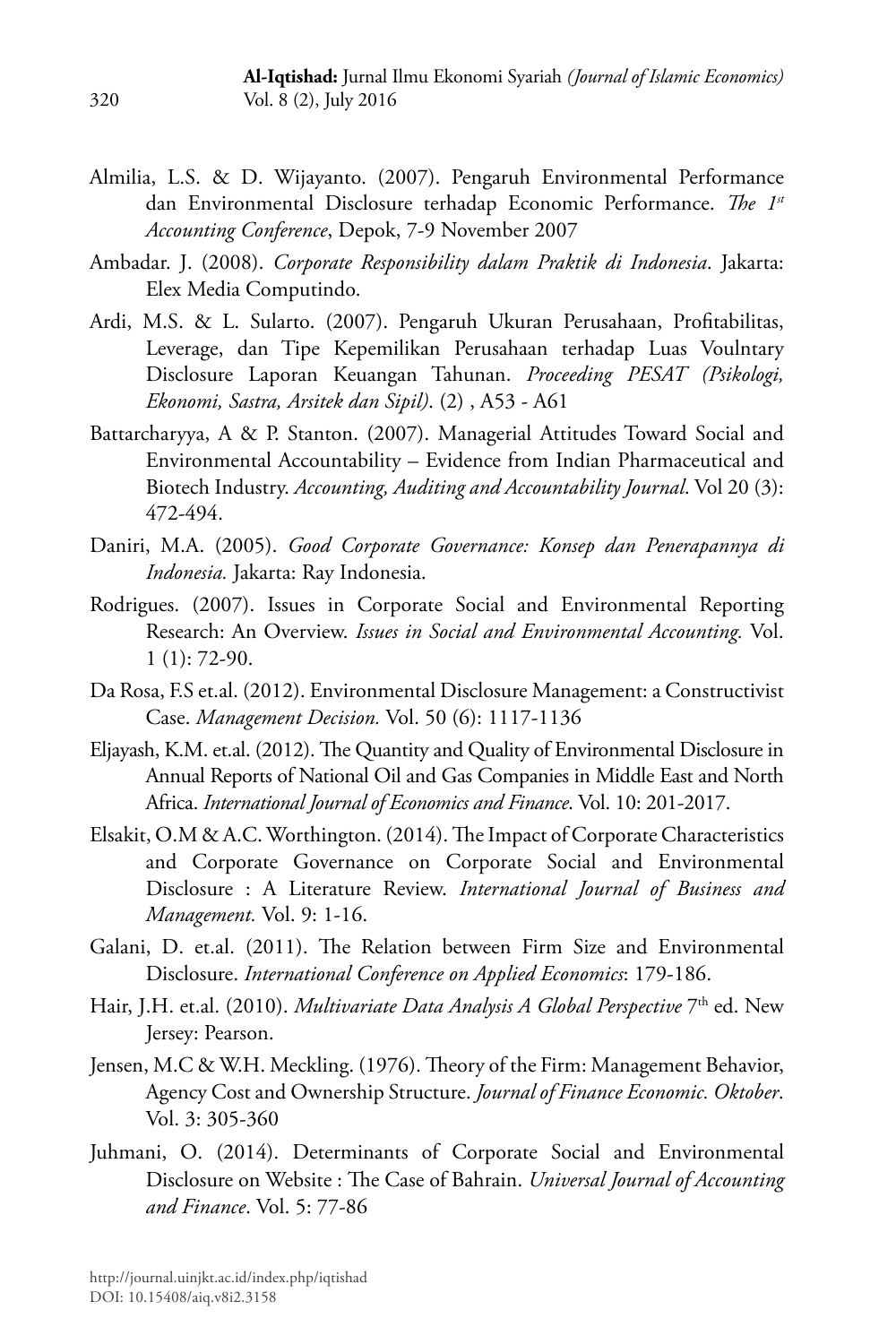- Li, W. & R. Zhan. (2010). Corporate Social Responsibility, Ownership Structure, and Political Interference: Evidence from China. *Journal of Business Ethics*. Vol. 96: 631–645
- Lyon, T.P. & J.W. Maxwell. (2011). Greenwash: Corporate Environmental Disclosure under Threat of Audit. *Journal of Economics & Management Strategy*. Vol 20 (1): 23–41
- Makori. D.M & A. Jagongo. (2013). Environmental Accounting and Firm Profitability: An Empirical Analysis of Selected Firms Listed in Bombay Stock Exchange, India. *International Journal of Humanities and Social Science*. Vol 3 (18): 248-256.
- Malholtra. N.K. (2010). Marketing Research : An Aplied Orientation. New Jersey: Pearson
- Meng, et.al. (2011). From Voluntarism to Regulation: A Study on Ownership, Economic Performance and Corporate Environmental Information Disclosure in China. *Journal of Business Ethics*. Issue. 116: 217–232
- Pratama, A.G. & Rahardja. (2013). Pengaruh Good Corporate Governance dan Kinerja Lingkungan terhadap Pengungkapan Lingkungan (Studi Empiris pada Perusahaan Manufaktur dan Tambang yang Terdaftar pada Bursa Efek Indonesia (BEI) dan Termasuk dalam PROPER Tahun 2009-2011). *Diponegoro Journal of Accounting*. 2 (3): 201-210.
- Rehman, Z.U. & M.K. bin Dost. (2013). Conceptualizing Gren Purchase Intention in Emerging Market. *The 2013 WEI International Academic Conference Proceedings*: 99-120.
- Rouf, A. (2011). Corporate characteristics, governance attributes and the extent of voluntary disclosure in Bangladesh. *African Journal of Business Management*. Vol.5(19): 7836-7845
- Rudito, B. & M. Famiola. (2007) *Etika Bisnis dan Tanggung Jawab Sosial Perusahaan di Indonesia*. Edisi 1. Jakarta: Rekayasa Bisnis
- Stray, S. (2008). Environmental Reporting: the UK Water and Energy Industries: a Research Note. *Journal of Business Ethics*, Vol. 80 (4): 697-710.
- Sun, Nan, et. al. (2010). Corporate Environmental Disclosure, Corporate Governance and Earnings Management. *Managerial Auditing Journal*. Vol. 25 (7): 611-620.
- Surya, I. & I. Yustiavandana. (2006). *Penerapan Good Corporate Governance: Mengesampingkan Hak-Hak Istimewa Demi Kelangsungan Usaha*. Jakarta: Lembaga Kajian Pasar Modal dan Keuangan Fakultas Hukum Universitas Indonesia.